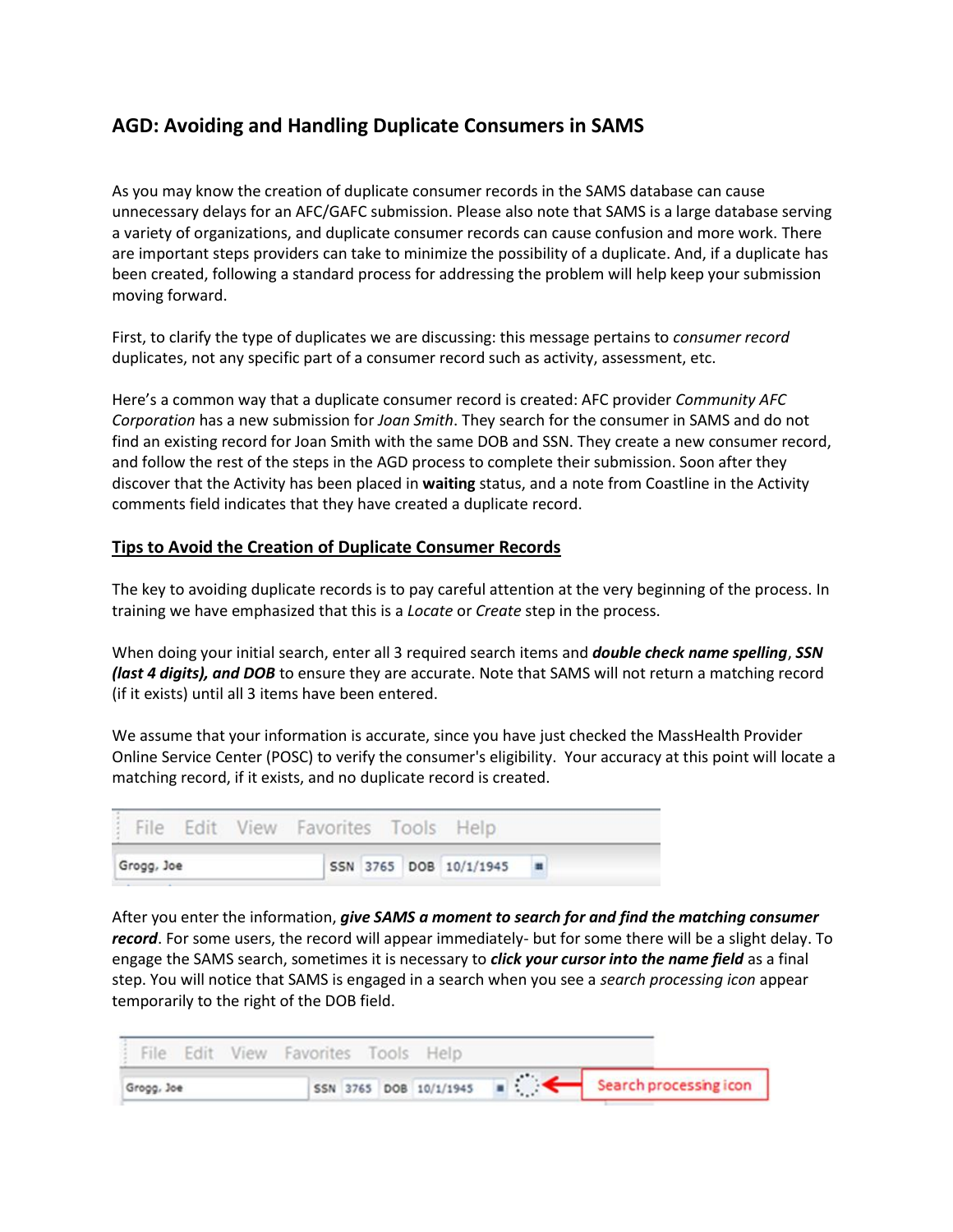If SAMS locates the record it will appear directly beneath the search fields



We believe some mistakes are occurring during this part of the process. Note the *Add New: Consumer* link just below the located consumer record. In the example shown, the consumer has been found – so you would click directly on the located consumer record and begin processing your submission.

**Do not click** *Add New: Consumer* **unless you are certain that you entered accurate search information, and that you have given SAMS a moment to engage in a search and locate an existing record!**



## **What to do if a Duplicate has been Created**

If despite your best efforts a duplicate has been created, these are the required steps for fixing the problem:

- 1. Coastline will change the status of the Activity to *Waiting***.** Make sure that one of your dashboard widgets is tracking Activities of this type.
- 2. Coastline will enter a note in the Activity comments section that a duplicate has been created. The message will be similar to this:

**Attention: Duplicate Consumer Record.** You must email AGD Support [\(agd.support@massmail.state.ma.us\)](mailto:agd.support@massmail.state.ma.us) stating that you are: *Requesting a merge of SAMS consumer ID#27652983740 and existing consumer SAMS ID# 2384098933.* Please copy and paste the italicized text into your email message to AGD support with both consumer ID#s.

The Activity status has been changed to **Waiting.** Once AGD Support informs you that the merge is complete, you may change the status of the Activity to **Not Started.** Thank you.

- 3. Follow the instructions described in Coastline's Activity comment, and send the information via secure email to [AGD.support@massmail.state.ma.us](mailto:AGD.support@massmail.state.ma.us). Make sure that the consumer ID numbers are included.
- 4. AGD Support will notify you when the records have been successfully merged.